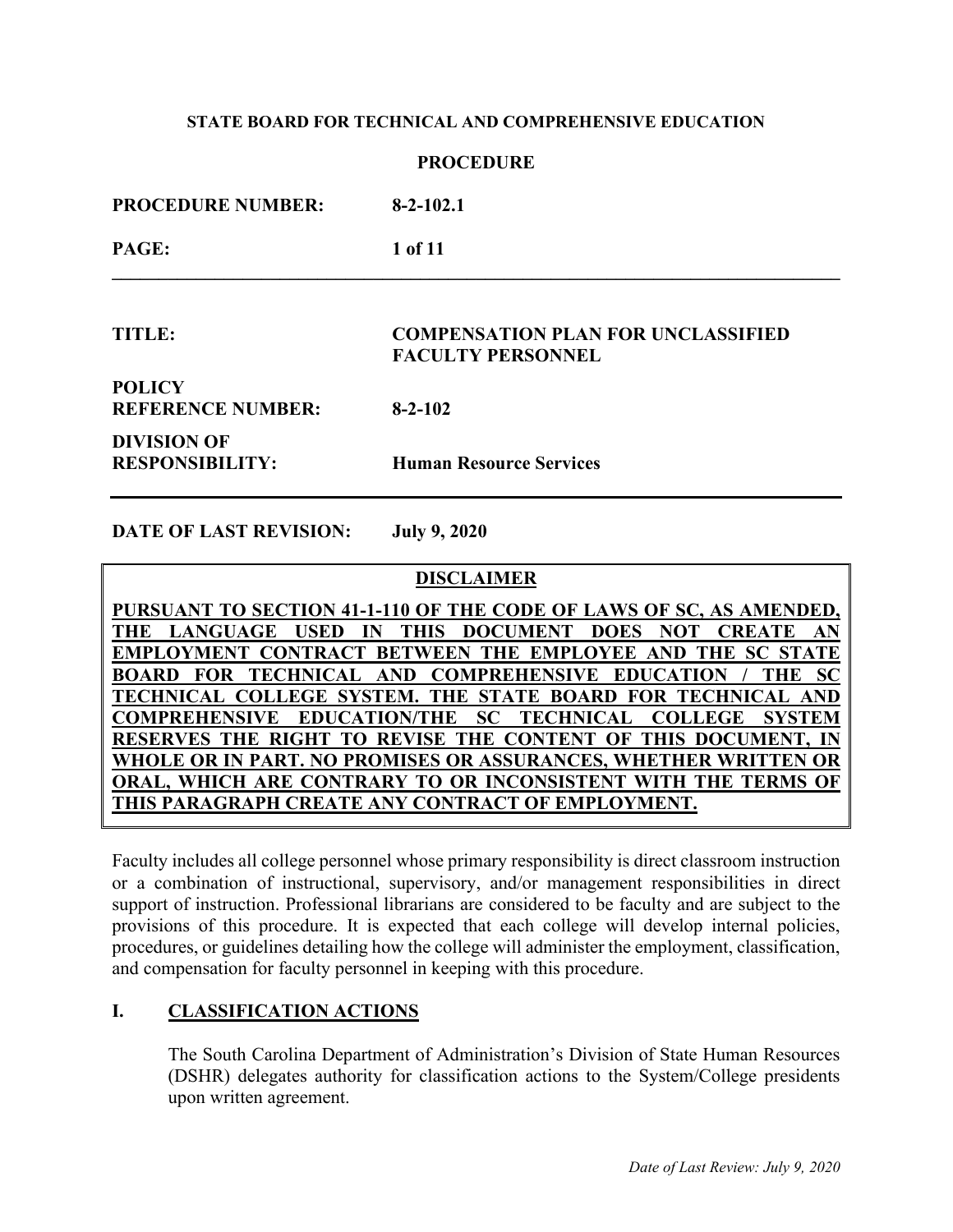| <b>PROCEDURE NUMBER:</b> | $8-2-102.1$ |
|--------------------------|-------------|
| PAGE:                    | 2 of 11     |

All delegated classification actions are subject to audit by DSHR. DSHR reserves the right to revoke parts or all rights of delegated authority from an individual college based upon audits that reveal deficient areas. Classification actions shall be accomplished through the use of a position description form. All proposed classification actions shall be reviewed by college human resources staff to ensure that classification actions are sufficiently justified, documented, and in compliance with all applicable procedures. An updated organizational chart illustrating the position's reporting relationships within the institution shall be prepared and maintained. The college president shall determine the optimum structure based on the resources available to the institution.

# **II. MINIMUM REQUIREMENTS**

# Faculty (including librarians)

Each College within the South Carolina Technical College System (SCTCS) employs faculty members qualified to accomplish the mission and goals of the System<sup>[1](#page-1-0)</sup>. When determining acceptable qualifications of its faculty, a college gives primary consideration to the highest earned degree in the discipline in accordance with the Southern Association of College and Schools Commission on Colleges (SACSCOC) guidelines. The college also considers competence, effectiveness, and capacity including, as appropriate, undergraduate and graduate degrees, related work experiences, professional licensure and certifications, honors and awards, continuous documented excellence in teaching, or other demonstrated competencies and achievements that contribute to effective teaching and student learning outcomes. For all cases, the college is responsible for justifying and documenting the qualifications of its faculty.

Applicants considered for employment at colleges in faculty positions within the SCTCS must meet the minimum training and experience guidelines of the SACSCOC, as well as any additional certification, licensure, training and/or experience required by other accrediting bodies as applicable. Discipline specific guidelines can be found in the unclassified position specifications.

<span id="page-1-0"></span> $<sup>1</sup>$  Adapted from The Principles of Accreditation: Foundation for Quality Enhancement, Section 3.7.1. Southern</sup> Association of Colleges and Schools, Commission on Colleges. 2010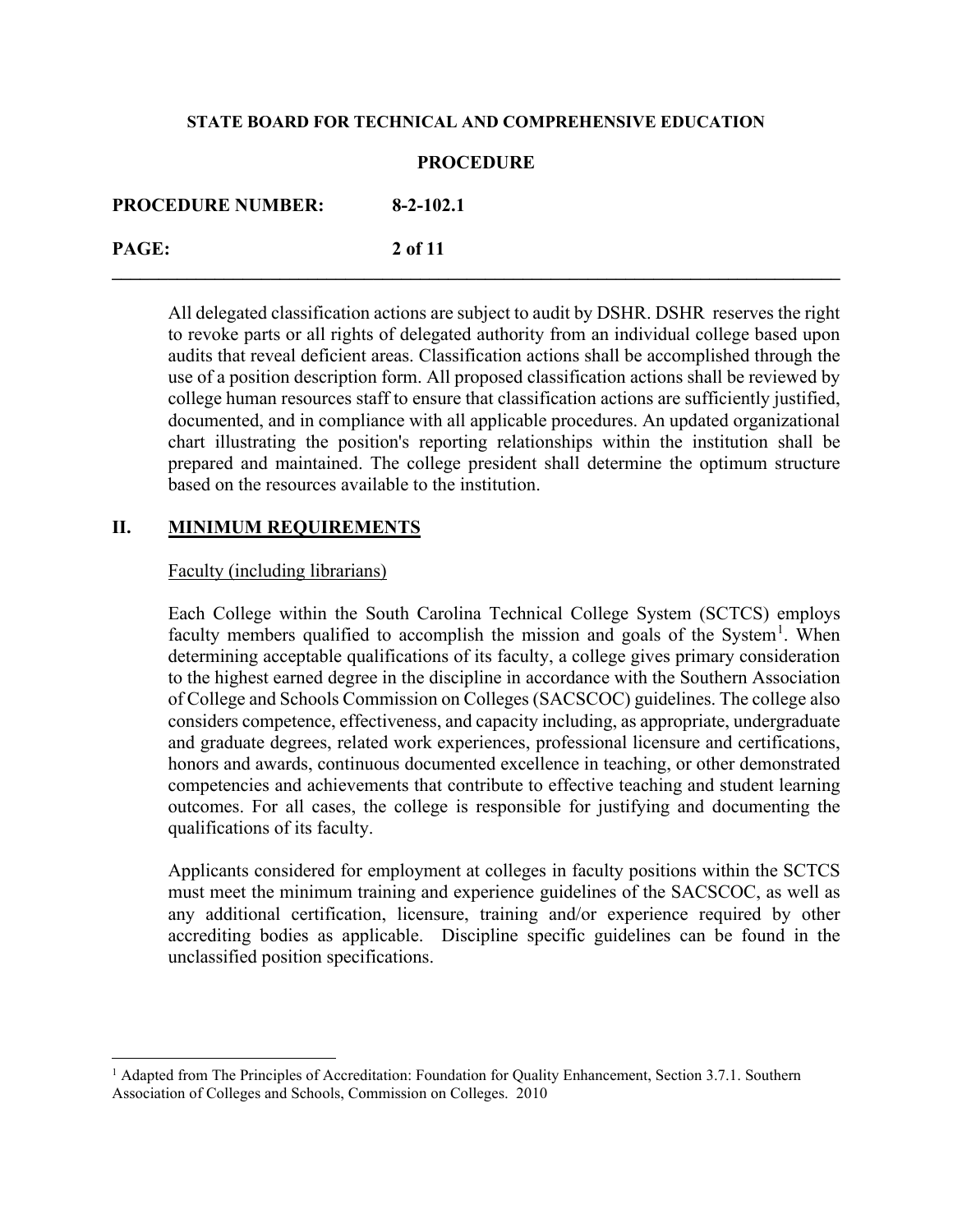# **PROCEDURE**

**\_\_\_\_\_\_\_\_\_\_\_\_\_\_\_\_\_\_\_\_\_\_\_\_\_\_\_\_\_\_\_\_\_\_\_\_\_\_\_\_\_\_\_\_\_\_\_\_\_\_\_\_\_\_\_\_\_\_\_\_\_\_\_\_\_\_\_\_\_\_\_\_\_\_\_\_\_\_**

**PROCEDURE NUMBER: 8-2-102.1**

**PAGE: 3 of 11**

# **III. CONDITIONS OF EMPLOYMENT**

A. Initial faculty appointments shall be in probationary employment status for two full academic years' duration. Two full academic years' duration shall normally equal seventy-eight  $(78)$  weeks.<sup>[2](#page-2-0)</sup> Each week worked during the fall and spring semesters shall count towards the attainment of covered status. The weeks worked during the summer term(s) do not count. Whether a faculty member does or does not work during the summer term(s) has no effect on the attainment of covered status.

If the employee has covered status and is promoted, demoted, reclassified, reassigned or transferred into a faculty position, he/she will serve a six (6) months trial period**.**

- B. Appointments to faculty positions with supervisory and/or management responsibilities are at the discretion of the college president. Such appointments shall be continually assessed and evaluated and are renewable on an annual basis. The appointment will be communicated to the impacted faculty member in writing. Changes/rotations in appointments are normally made at the beginning of each academic year. However, when institutional needs dictate, appointments may be changed at any time with at least a thirty (30) calendar day written notice provided to the impacted faculty member(s). In such cases, the faculty member may be transferred to another faculty position and any pay supplement or reduction of normal teaching load will be discontinued or adjusted as appropriate at the end of the notice period. Serious infractions of institutional or state policies, failure to meet established standards or other documented cause may result in immediate removal from the position or other disciplinary action up to and including termination of employment.
- C. Faculty shall be employed either full-time or part-time for the thirty-nine (39) week academic term. Additional compensation may be paid for teaching or other instructional related duties performed during any period beyond the basic thirty-nine (39) week employment period. Compensation for additional periods of employment may be up to (1/39th) of the full-time equivalent thirty-nine (39) week salary for each full week worked.

<span id="page-2-0"></span> $2$  Not to exceed twenty-four (24) months from the date of hire.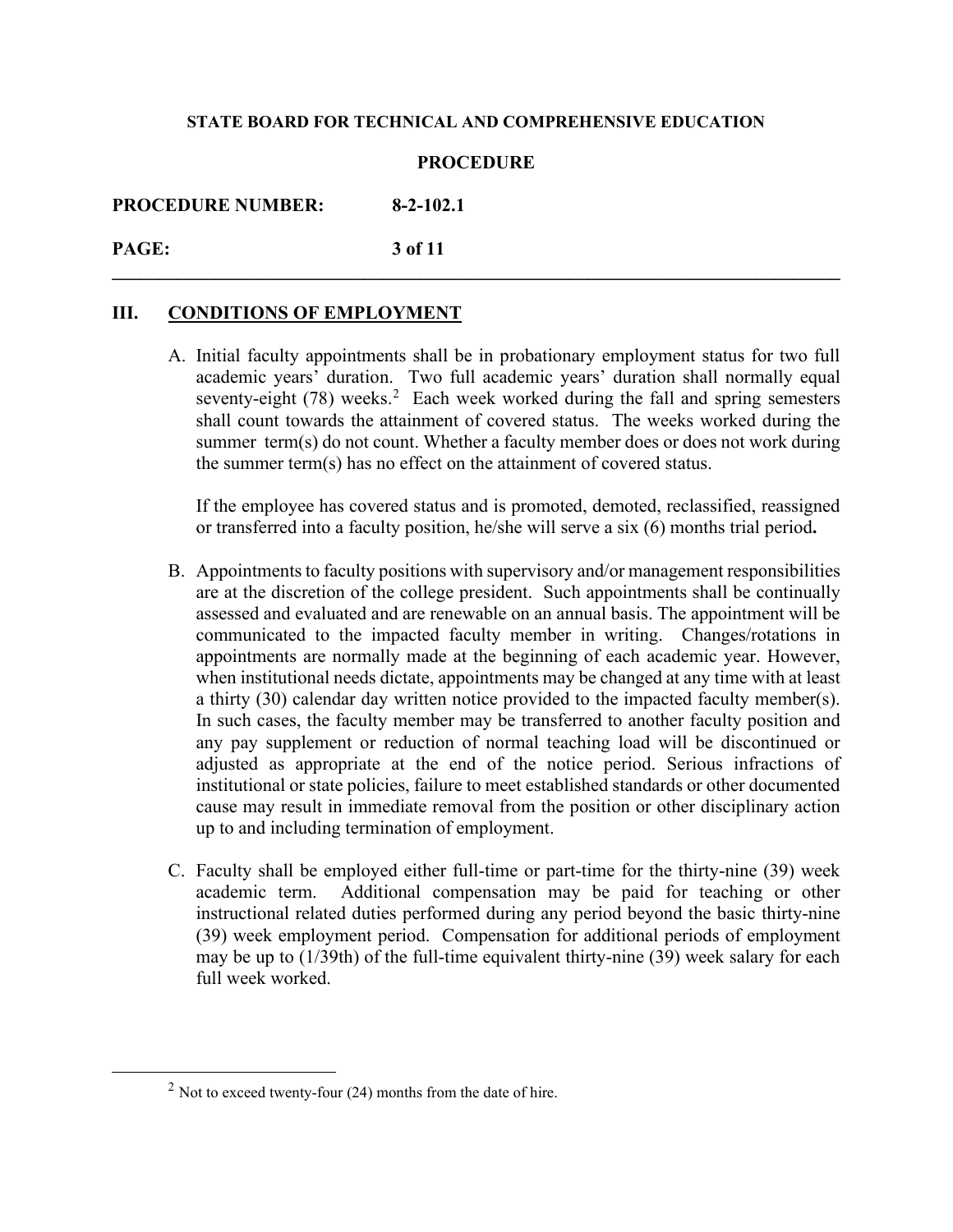# **PROCEDURE**

**PROCEDURE NUMBER: 8-2-102.1**

**PAGE: 4 of 11 \_\_\_\_\_\_\_\_\_\_\_\_\_\_\_\_\_\_\_\_\_\_\_\_\_\_\_\_\_\_\_\_\_\_\_\_\_\_\_\_\_\_\_\_\_\_\_\_\_\_\_\_\_\_\_\_\_\_\_\_\_\_\_\_\_\_\_\_\_\_\_\_\_\_\_\_\_\_**

# **IV. ANNUAL SALARY MAXIMUM**

The maximum annual salary for faculty positions is indexed at eighty-five percent (85%) of the maximum salary for Group I Senior Vice Presidents. The maximum salary will normally be updated annually and distributed with the SCTCS Fiscal Year Salary Increase Guidelines.

# **V. SALARY ACTIONS**

DSHR delegates authority for pay actions to the college presidents. All proposed pay actions shall be reviewed by System Office/College human resources staff to ensure that requested pay actions are sufficiently justified, documented, and in compliance with all applicable procedures. All delegated pay actions are subject to audit by DSHR. DSHR reserves the right to revoke parts or all rights of delegated authority from an individual college based upon audits that reveal deficient areas.

The System Office shall serve as the college's liaison/facilitator for non-delegated pay actions with DSHR. Non-delegated pay actions must be submitted through the college's human resources office to the System Office for review and evaluation prior to submission to DSHR for consideration.

The South Carolina Constitution restricts any retroactive payment of salary increases. Therefore, approval of requested pay actions must be accomplished prior to the desired effective date of the action.

It is expected that each college will develop internal policies, procedures, or guidelines stating how the college's pay plan will be administered in keeping with the procedure.

# A. SETTING OF APPOINTMENT SALARY

1. New Hires

The college president is responsible and accountable for setting faculty salaries at an appropriate and equitable level up to the faculty maximum salary. The establishment of an initial appointment salary shall be determined by the extent to which the individual's education and related work experience exceeds the required position qualifications, market conditions and salary equity. This salary analysis must be documented for the purpose of providing a sound basis to support the approval of the respective appointment salary. The analysis will include the following factors listed in order of consideration: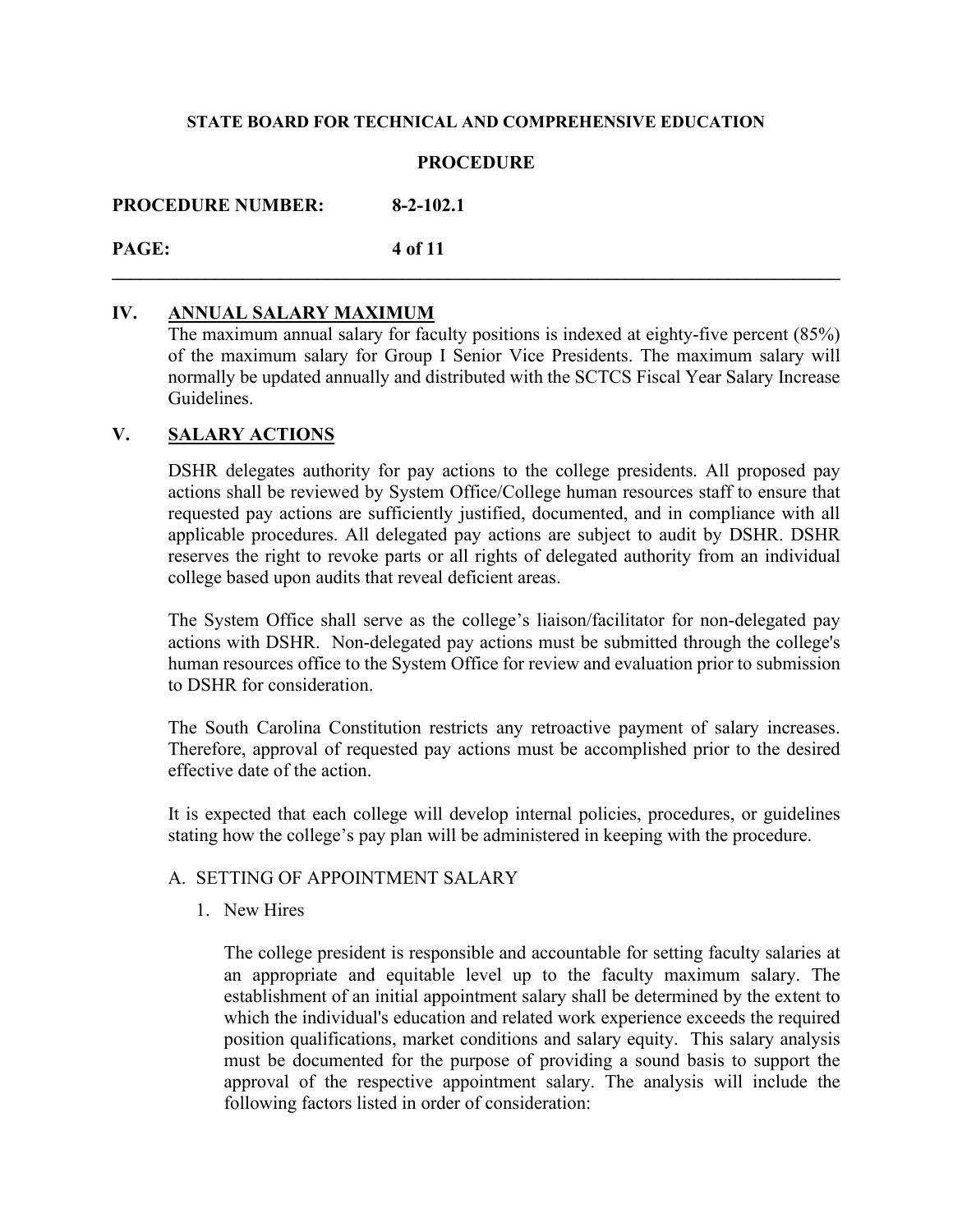### **PROCEDURE**

**\_\_\_\_\_\_\_\_\_\_\_\_\_\_\_\_\_\_\_\_\_\_\_\_\_\_\_\_\_\_\_\_\_\_\_\_\_\_\_\_\_\_\_\_\_\_\_\_\_\_\_\_\_\_\_\_\_\_\_\_\_\_\_\_\_\_\_\_\_\_\_\_\_\_\_\_\_\_**

**PROCEDURE NUMBER: 8-2-102.1 PAGE: 5 of 11**

- a) relevant education and experience
- b) internal equity among similarly qualified faculty within the respective teaching discipline or related discipline,
- c) documented external market conditions,
- d) budgetary considerations, and
- e) other relevant factors.
- 2. Current State Employee
	- a) Faculty Reassignment (movement from one college to another)

A faculty member moving from one faculty position to another similarly situated faculty position within the SCTCS will not normally be eligible to receive an increase in base pay upon reassignment. (Please refer to Section V., Paragraph C. 2. d. on page 8 of this procedure which addresses the awarding of Substantial Additional Job Duties and/or Broader Responsibilities).

Additionally, a faculty member who has received a general increase for a fiscal year and then moves to another college in a faculty position is not eligible to receive a second general increase in that fiscal year at the new institution.

b) Promotion, Demotion or Transfer Appointments

If the successful candidate is currently employed in a full time equivalent (FTE) position within state government, excluding those persons currently serving in faculty positions within the SCTCS, in addition to the requirements of Section A.1. above, the appropriate promotion, demotion, or transfer appointment provisions of the State Human Resources Regulations will apply. (Note: Faculty members are not normally eligible to receive a base pay increase when accepting assignment to another similarly situated faculty position within the SCTCS [Please refer to Paragraph A. 2. a. above].)

c) Movement from a Classified Position to a Faculty Position (within the SCTCS or from another agency)

When an employee moves from a classified position to a faculty position the annualized salary may be increased up to the maximum of the faculty pay range if the increase does not create an internal equity issue.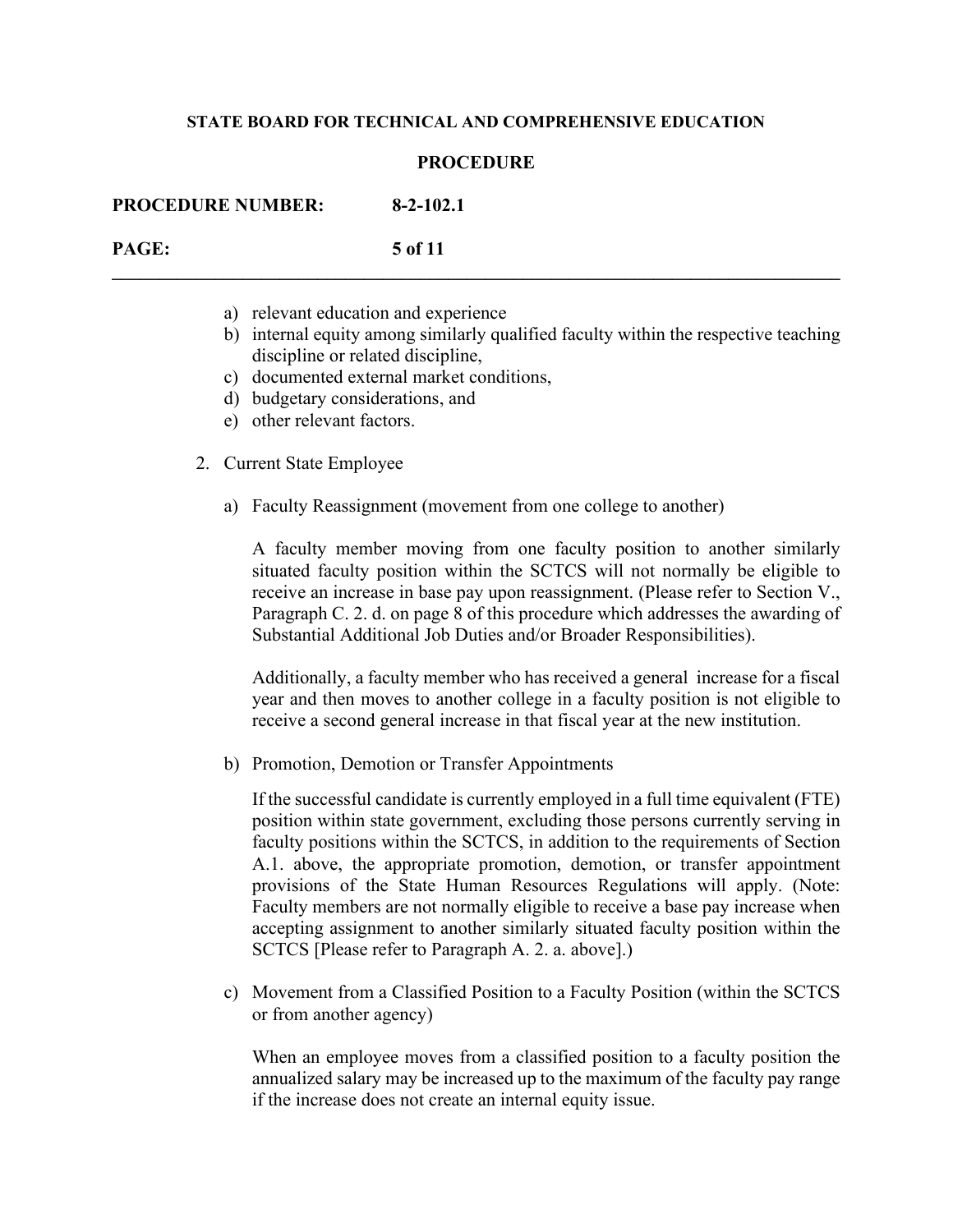# **PROCEDURE**

**\_\_\_\_\_\_\_\_\_\_\_\_\_\_\_\_\_\_\_\_\_\_\_\_\_\_\_\_\_\_\_\_\_\_\_\_\_\_\_\_\_\_\_\_\_\_\_\_\_\_\_\_\_\_\_\_\_\_\_\_\_\_\_\_\_\_\_\_\_\_\_\_\_\_\_\_\_\_**

# **PROCEDURE NUMBER: 8-2-102.1**

**PAGE: 6 of 11**

# B. TEACHING LOAD REDUCTION/PAY SUPPLEMENT

Faculty members may be authorized a reduction in the normal teaching load and/or may be eligible to receive a pay supplement resulting from his/her assignment to a position having supervisory and/or management responsibilities. Each college shall develop an institutional plan for the specific administration of teaching load reductions and awarding of monthly pay supplements.

# C. SALARY INCREASES

Faculty members are eligible to receive salary increases in keeping with the annual provisions of DSHR fiscal year guidelines, SBTCE fiscal year salary increase guidelines, and the college's Employee Salary Increase Plan and/or internal policies, procedures, or guidelines. Colleges must ensure that funds are available to implement any proposed salary increase. No increase will be awarded that will cause a faculty member's annualized base salary to exceed the faculty salary maximum. All salary increases must be awarded within the base 39-week period.

1. Legislated Increases

Effective no earlier than the beginning of the college's academic year (fall term), the awarding of an annual salary increase to faculty members is accomplished through broad guidelines normally promulgated by the System President in keeping with the General Appropriations Act and policies set forth by the Department of Administration. Colleges will be afforded maximum flexibility, based upon their individual funding capabilities, to utilize a consistent application of allowable compensable factors for awarding salary increases to all similarly situated faculty members. It is recommended that each college prepare an employee salary increase plan to distribute available salary increase funds to individual faculty members.

- 2. In-Range Salary Increases
	- a. Additional Skills/Knowledge Increase.

Faculty members, after initial appointment, may be eligible to receive an additional skills or knowledge increase in keeping with college guidelines that assure that all similarly situated employees are treated consistently and equitably.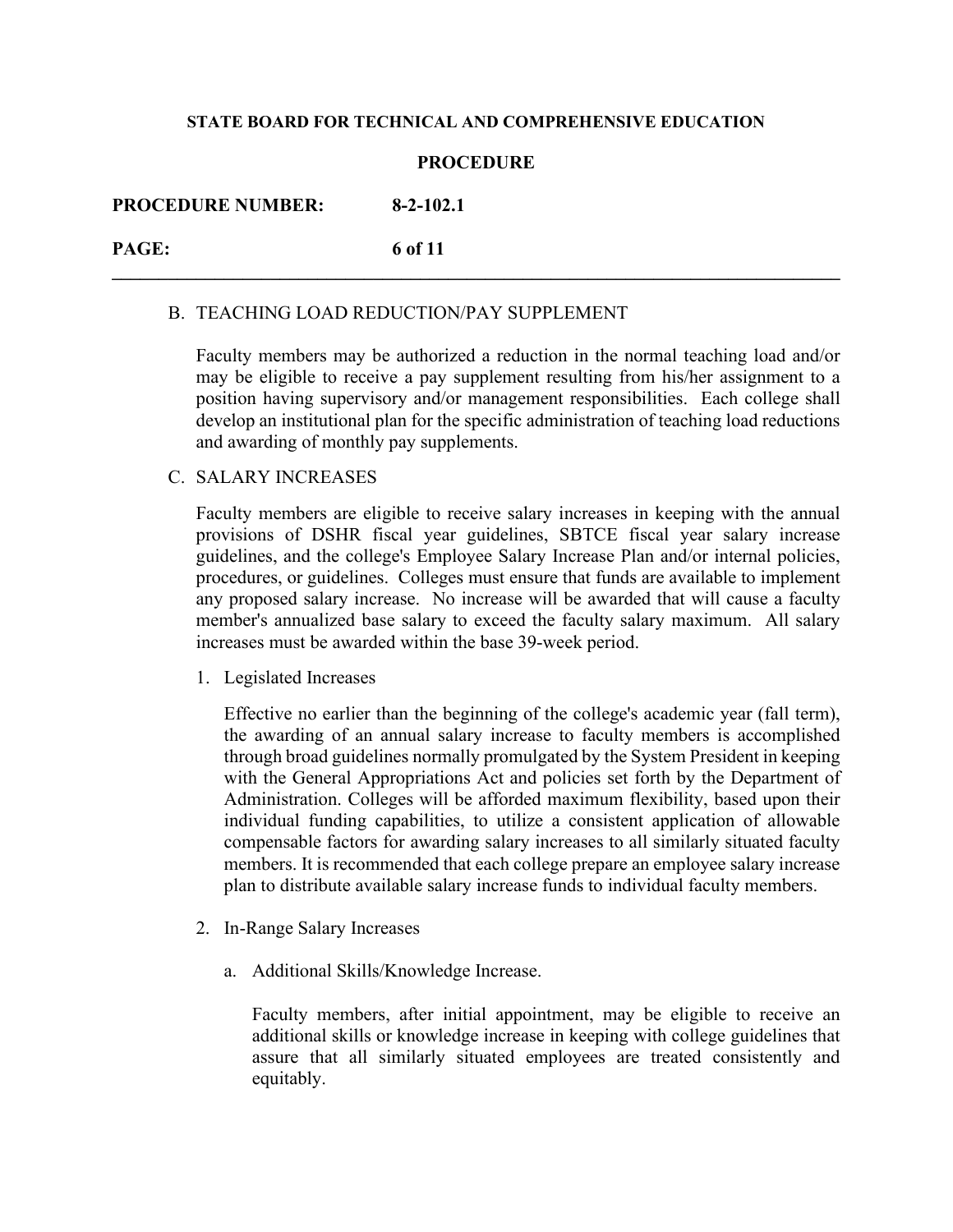### **PROCEDURE**

**\_\_\_\_\_\_\_\_\_\_\_\_\_\_\_\_\_\_\_\_\_\_\_\_\_\_\_\_\_\_\_\_\_\_\_\_\_\_\_\_\_\_\_\_\_\_\_\_\_\_\_\_\_\_\_\_\_\_\_\_\_\_\_\_\_\_\_\_\_\_\_\_\_\_\_\_\_\_**

| <b>PROCEDURE NUMBER:</b> | $8-2-102.1$ |
|--------------------------|-------------|
| <b>PAGE:</b>             | 7 of 11     |

- 1) Faculty members who receive approval in writing from appropriate college management to pursue the attainment of a bachelor's, master's, or specialist's degree in his/her assigned teaching disciplines from accredited institutions may be eligible to receive an increase upon the completion of the degree. (Note: a faculty member is eligible to receive compensation for only one (1) master's degree except in those instances where the attainment of additional master's degrees is relevant to the faculty member's teaching assignment). In disciplines for which no discipline specific master's program exists (i.e., industrial technologies, some health sciences), the attainment of a related master's (including a teaching degree), can qualify for a salary increase provided the faculty member and the college agree in advance of the receipt of the award. Faculty receiving approval in writing from appropriate college management to pursue the attainment of a doctoral degree in his/her assigned teaching disciplines from accredited institutions may be eligible to receive an increase upon the completion of the degree. Such increases are awarded at the discretion of the president or designee provided such increase does not place the faculty member's salary above the faculty pay range and the increase does not create an internal equity issue.
- 2) Faculty members who receive approval in writing from appropriate college management to pursue the attainment of certain nationally recognized professional certifications may be eligible to receive an increase upon completion of the certification. Such increases are awarded at the discretion of the college president or designee provided such increase does not place the faculty member's salary above the faculty pay range and the increase does not create an internal equity issue
- b. Performance Increase.

College presidents may recognize and reward faculty members in FTE positions whose exceptional performance contributes to the achievement of the college's mission, goals, and objectives. Each college shall:

- 1) establish internal procedures for the administration of a performance increase program,
- 2) identify specific exceptional performance rationale,
- 3) determine the amount of increase to be awarded, and
- 4) designate resources within their existing budget to adequately fund the awarding of performance increases.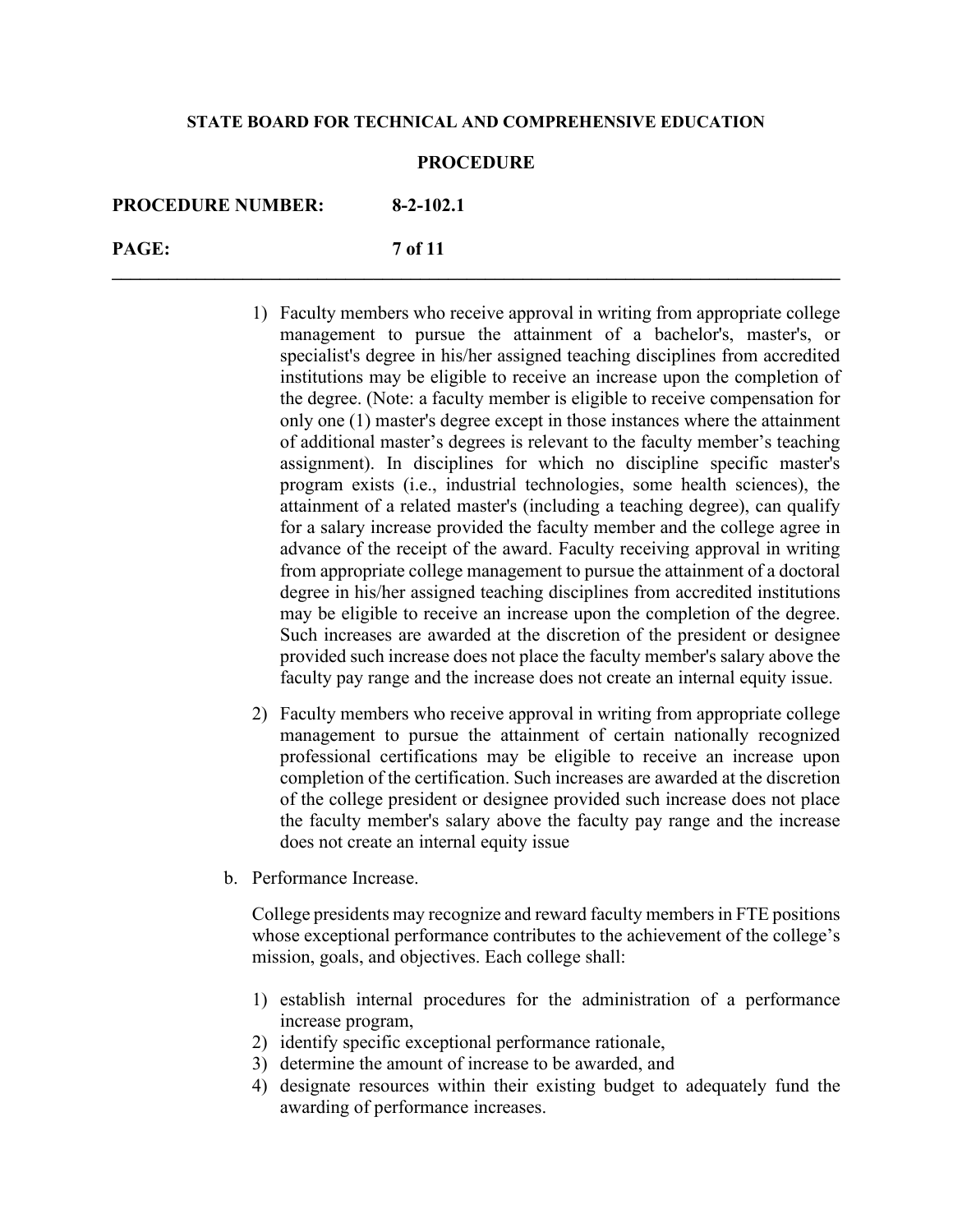#### **PROCEDURE**

| <b>PROCEDURE NUMBER:</b> | $8-2-102.1$ |
|--------------------------|-------------|
| PAGE:                    | 8 of 11     |

While an official performance appraisal is not required, the granting of a performance increase may be based upon performance related criteria. No increase can be awarded that will cause faculty member's base salary to exceed the faculty maximum salary.

c. Retention Increase.

College presidents wishing to retain the services of a faculty member in his/her current position may consider awarding an increase for the purposes of retention, provided such increase does not place the faculty member's salary above the faculty pay range and the increase does not create an internal equity issue. In order to grant a retention increase, a bona fide job offer that has been verified and documented by the college must come from another employer, either within (excluding SCTCS) or outside of state government. College presidents may offer increases up to 15% if the bona fide job offer is from another state agency. If the bona fide job offer is from an employer outside of state government, college presidents may offer increases up to the maximum of the faculty pay range. A faculty member shall receive no more than one (1) retention increase in a twelve (12) month period.

d. Additional Job Duties/Responsibilities Increase.

College presidents may grant an increase when a faculty member is assigned substantial additional job duties and/or broader responsibilities not inclusive of a faculty member's core duties and/or responsibilities. These core duties and/or responsibilities include but are not limited to the following:

1) Teaching Performance - providing students with course syllabus, grading/attendance policy, and other relevant information in a timely manner; relating instructional materials, discussions and other course activities to course objectives; demonstrating effective interaction skills; using practical examples and illustrations; pacing the instruction over the semester; providing students with timely tests; returning test results in a timely manner; relating tests to course objectives; following acceptable department and college grading policies. In addition, the faculty member shall, at least annually, participate in conducting a college student evaluation of at least one section of every course he/she teaches.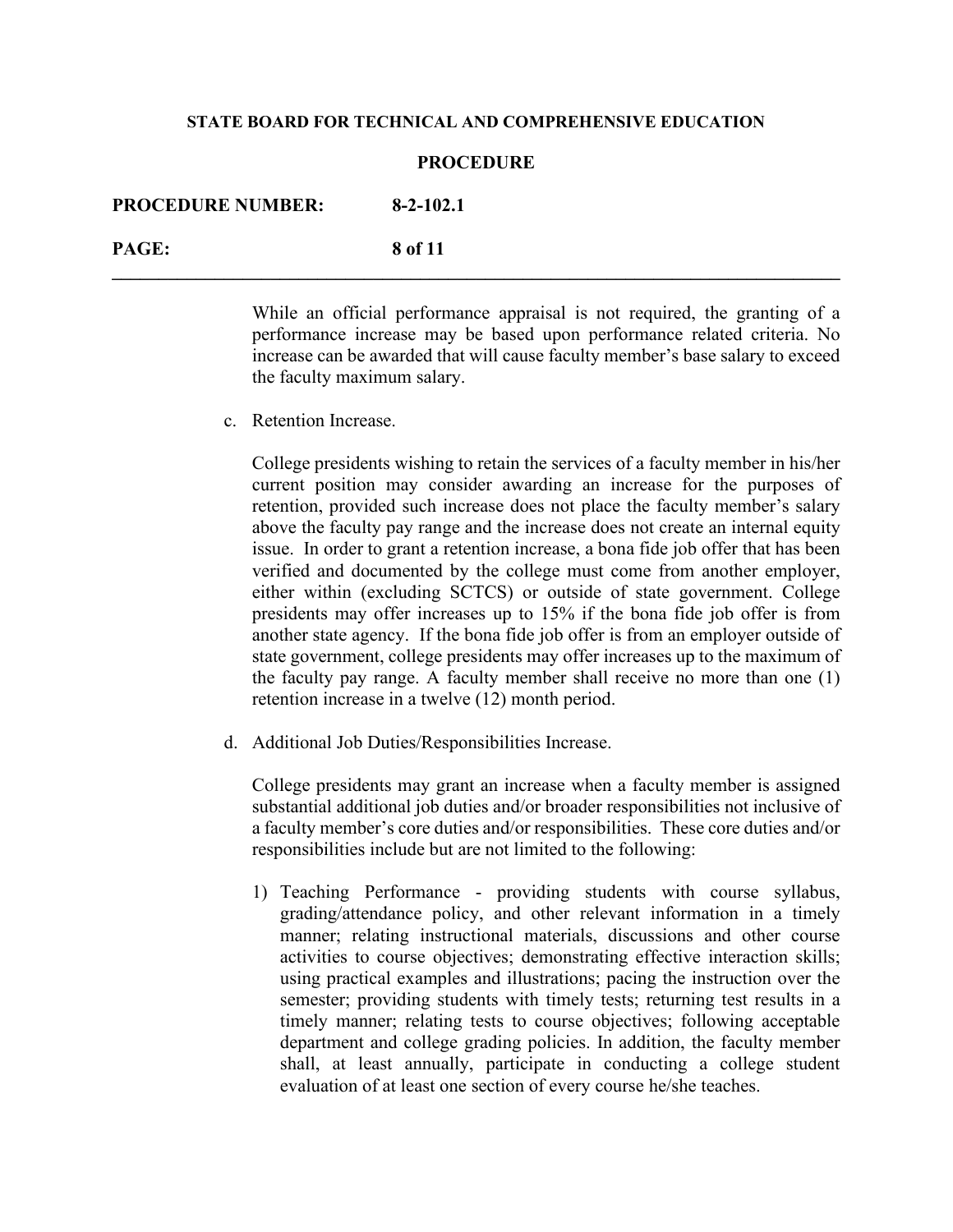#### **PROCEDURE**

| <b>PROCEDURE NUMBER:</b> | $8-2-102.1$ |
|--------------------------|-------------|
| PAGE:                    | 9 of 11     |

- 2) Instructional Development developing and maintaining course documentation; reviewing and selecting text books for courses in subject area; maintaining audio-visual and/or other materials for courses taught through any medium; being organized and well prepared for class; scheduling of class and lab time effectively.
- 3) Student Advisement maintaining required office hours; publicizing office hours and availability; referring students to other persons for appropriate assistance; maintaining appropriate records; meeting with students in a timely manner; displaying sensitivity to students' needs and problems.
- 4) College and/or Community Service assisting with recruitment as required; assisting with job/transfer placement or recommendations as required; cooperating with or participating in projects/activities of other instructional and support areas in fulfillment of the colleges' mission; serving effectively on college/community committees.
- 5) Instructional Management submitting reports in a timely manner; arranging physical environment as much as possible for effective learning; adhering to class schedules; providing effective classroom/lab supervisors; maintaining accurate records; providing disciplinary action where appropriate.
- 6) Professional Development developing an annual professional development plan in conjunction with supervisor; attending courses/seminars/workshops as required or planned; writing manuscripts or presenting papers at conferences, etc.; doing research projects in subject field.

A faculty member's salary may be increased for the recognition of the additional job duties and/or responsibilities, provided such increase does not place the faculty member's salary above the faculty pay range and the increase does not create an internal equity issue.

In the event the additional job duties and/or responsibilities are taken away from the faculty member within six (6) months of the date that the salary increase is awarded, the salary may be reduced up to the amount of the additional job duties and/or responsibilities increase.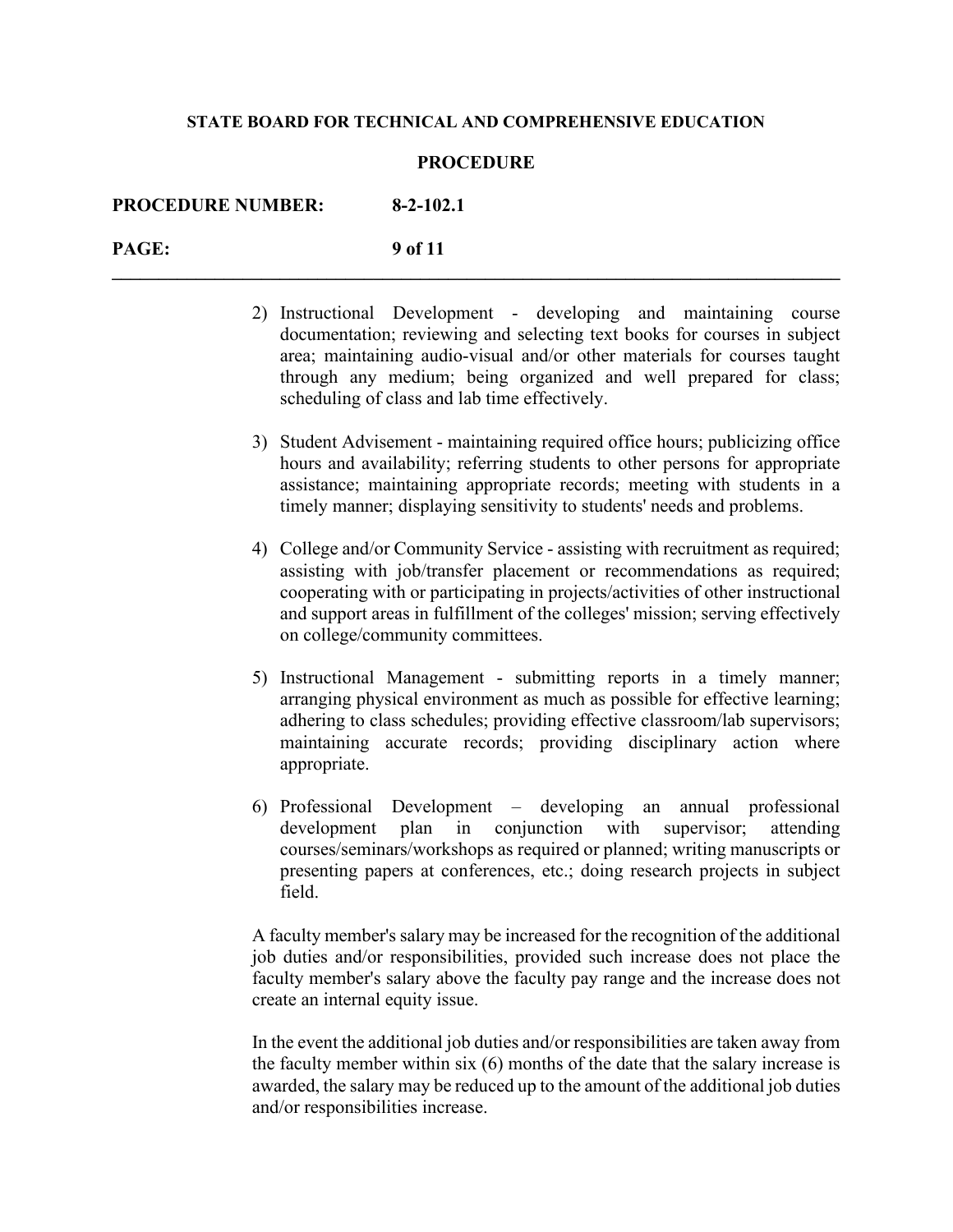### **PROCEDURE**

**\_\_\_\_\_\_\_\_\_\_\_\_\_\_\_\_\_\_\_\_\_\_\_\_\_\_\_\_\_\_\_\_\_\_\_\_\_\_\_\_\_\_\_\_\_\_\_\_\_\_\_\_\_\_\_\_\_\_\_\_\_\_\_\_\_\_\_\_\_\_\_\_\_\_\_\_\_\_**

# **PROCEDURE NUMBER: 8-2-102.1**

**PAGE: 10 of 11**

### D. SPECIAL SALARY ADJUSTMENT.

College presidents may consider awarding an increase for documented cases of substantial salary inequity among similarly situated faculty. Comparisons shall be made with those internal and/or external positions/faculty having similar functional responsibilities, authority, and accountability. Documentation for awarding a salary adjustment must include a comparable analysis demonstrating the existence of a substantial salary inequity.

# E. TEMPORARY SALARY ADJUSTMENT

College presidents may consider awarding a temporary salary adjustment for faculty in FTE positions to compensate for time limited situations such as assuming additional job duties and/or responsibilities not performed in his/her primary position. Normally, the specified period of time will not exceed one (1) year.

The affected faculty member shall be informed in writing that this situation is temporary in nature, that the temporary salary adjustment will not be added to his/her base salary, and that the temporary salary adjustment will be discontinued once the temporary situation is no longer effective. A temporary salary adjustment may allow a faculty member's salary to exceed the annual maximum salary during the specified period of time when approved by the college. Requests to extend a temporary salary adjustment must be approved by the college prior to the effective date.

F. BONUS

College presidents may award eligible employees in FTE positions a bonus not to exceed the amount specified in the current year General Appropriations Act. Bonuses may be awarded to recognize the accomplishments and contributions of individual faculty members. Examples of appropriate reasons for awarding bonuses are:

- 1) Contributions to increased organizational productivity,
- 2) Development and/or implementation of improved work processes,
- 3) Exceptional customer service,
- 4) Realized cost savings, or
- 5) Other specific contributions to the success of the organization.